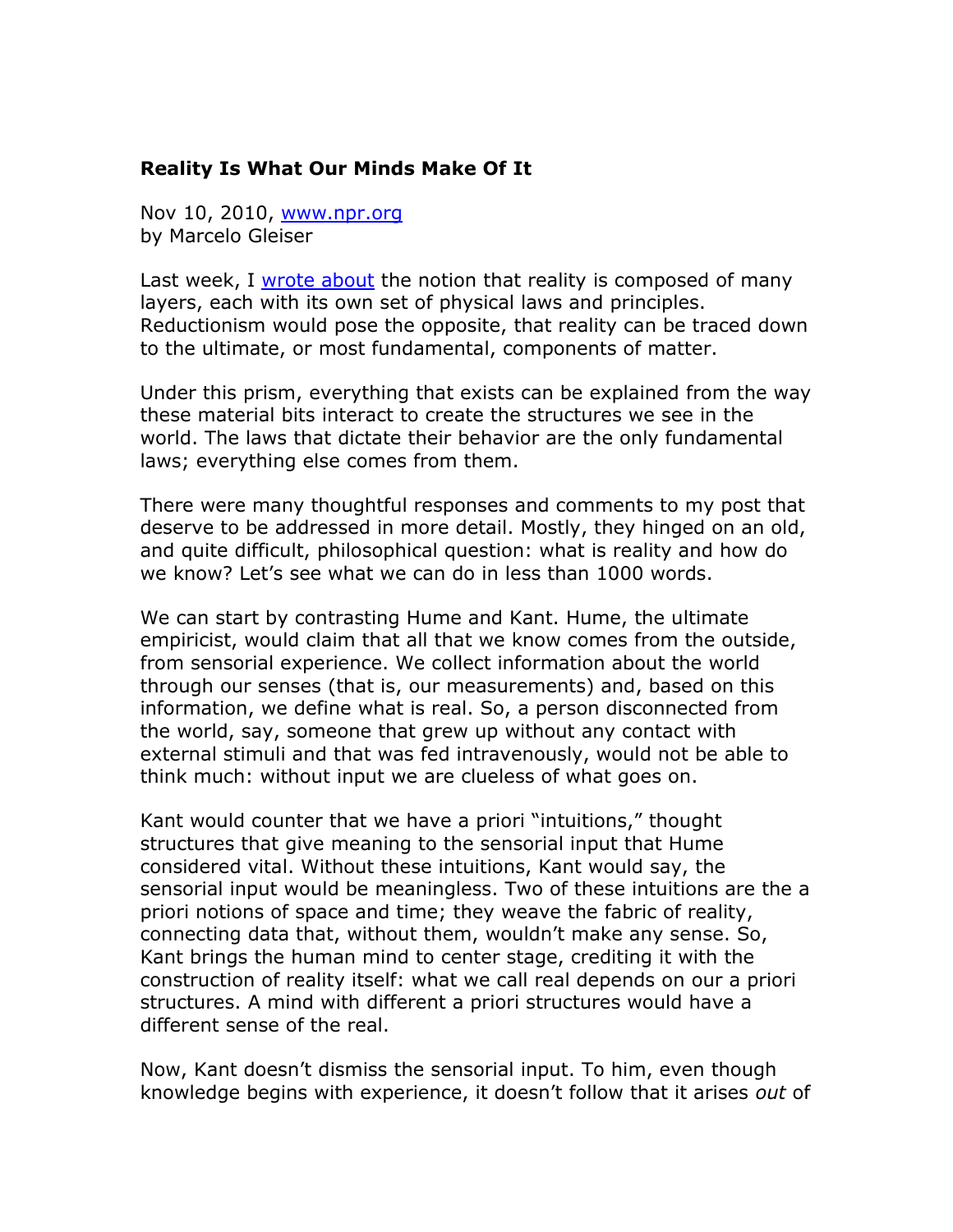experience. That is, we need the sensorial input to start with but meaning doesn't come from the input alone. It needs to be framed by a priori intuitions, ordered in time, arranged in space.

During the early twentieth century, two revolutions in our understanding of Nature forced us to rethink the neat Kantian order. Einstein's relativity combined space and time into a single framework, making them dependent on the observer's perspective. They ceased to be universal quantities, becoming observer-dependent quantities. Of course, Einstein's theory would actually restore universality, in that it provided the means for different observers to compare their measurements. Still, the net result is that although space and time remain aprioristic (or we should say space-time became a prioristic), they are now imbued with something else, a relation between two or more observers and their relative state of motion.

The second revolution was, of course, the advent of quantum mechanics. For today's discussion, its most relevant aspect is the relation between observer and observed.

In Kant's time, the separation between the two was assumed to be absolute: the object existed independently of it being observed. Quantum mechanics will revise this intuition: an object's physical nature  $-$  for example, whether an electron is a particle or a wave  $-$  is defined by the act of observation. This implies that the choice made by the observer induces the physical nature of what is being observed. More dramatically, we can state that the observer *defines* reality. And since the observer has intent and his/her intent comes from his/her mind, it follows that mind defines reality. (This seems to imply something that would need much more unpacking: that free will determines reality!)

Mind still needs a priori intuitions to make sense of the real; but mind also helps determine the real. Impartial objectivity becomes a thing of the past. Mind and reality become weaved into a single whole. Things get a bit confusing, no question about it.

These notions have some interesting and puzzling consequences, and I hope to touch upon some of them in future posts. Here is one: since evolution tells us that the human mind is fairly recent, what was going on before humans were around? Clearly, even if there isn't a mind to think about reality, reality goes on perfectly fine without it. This is not only true before we were around, but also at the majority of the cosmic volume where we are not around and other minds aren't either.